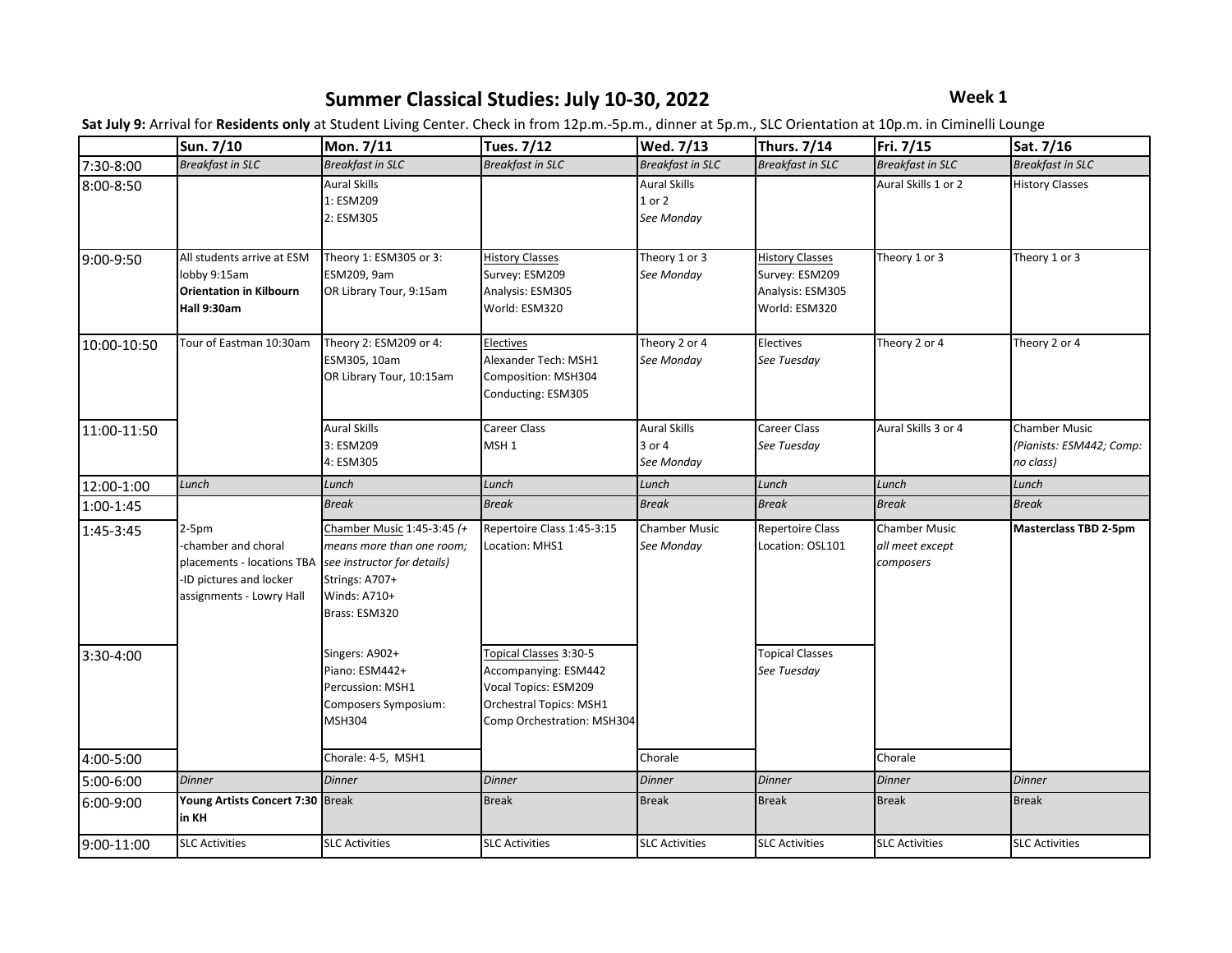# **Summer Classical Studies: July 10-30, 2022 Week 2**

|             | Sun. 7/17                     | Mon. 7/28                     | Tues. 7/19                                                 | Wed. 7/20                         | <b>Thurs. 7/21</b>                                  | Fri. 7/22                                            | Sat. 7/23                                                     |
|-------------|-------------------------------|-------------------------------|------------------------------------------------------------|-----------------------------------|-----------------------------------------------------|------------------------------------------------------|---------------------------------------------------------------|
| 7:30-8:00   | <b>Breakfast in SLC</b>       | <b>Breakfast in SLC</b>       | <b>Breakfast in SLC</b>                                    | <b>Breakfast in SLC</b>           | <b>Breakfast in SLC</b>                             | <b>Breakfast in SLC</b>                              | <b>Breakfast in SLC</b>                                       |
| 8:00-8:50   |                               | <b>Aural Skills</b><br>1 or 2 |                                                            | <b>Aural Skills</b><br>$1$ or $2$ |                                                     | Aural Skills 1 or 2                                  | <b>History Classes</b>                                        |
| 9:00-9:50   | <b>SLC all-day outing TBA</b> | Theory 1or 3                  | <b>History Classes</b>                                     | Theory 1 or 3                     | <b>History Classes</b>                              | Theory 1 or 3                                        | Theory 1 or 3                                                 |
| 10:00-10:50 |                               | Theory 2 or 4                 | Electives                                                  | Theory 2 or 4                     | Electives                                           | Theory 2 or 4                                        | Theory 2 or 4                                                 |
| 11:00-11:50 |                               | <b>Aural Skills</b><br>3 or 4 | Career Class                                               | <b>Aural Skills</b><br>3 or 4     | <b>Career Class</b>                                 | Aural Skills 3 or 4                                  | <b>Chamber Music</b><br>(Pianists: ESM442; Comp:<br>no class) |
| 12:00-1:00  | Lunch                         | Lunch                         | Lunch                                                      | Lunch                             | Lunch                                               | Lunch                                                | Lunch                                                         |
| $1:00-1:45$ |                               | <b>Break</b>                  | <b>Break</b>                                               | <b>Break</b>                      | <b>Break</b>                                        | <b>Break</b>                                         | <b>Break</b>                                                  |
| 1:45-3:45   | <b>SLC outing continued</b>   | <b>Chamber Music</b>          | Repertoire Class 1:45-3:15<br>Location: Hatch Recital Hall | <b>Chamber Music</b>              | Repertoire Class<br>Location: Howard<br>Hanson Hall | <b>Chamber Music</b><br>all meet except<br>composers | TBD outing or masterclass                                     |
| 3:30-4:00   |                               |                               | <b>Topical Classes</b>                                     |                                   | <b>Topical Classes</b>                              |                                                      |                                                               |
| 4:00-5:00   |                               | Chorale: 4-5                  |                                                            | Chorale                           |                                                     | Chorale                                              |                                                               |
| 5:00-6:00   | <b>Dinner</b>                 | <b>Dinner</b>                 | <b>Dinner</b>                                              | <b>Dinner</b>                     | <b>Dinner</b>                                       | <b>Dinner</b>                                        | <b>Dinner</b>                                                 |
| 6:00-9:00   | <b>Break</b>                  | <b>Break</b>                  | <b>Break</b>                                               | <b>Break</b>                      | <b>Break</b>                                        | <b>Break</b>                                         | <b>Break</b>                                                  |
| 9:00-11:00  | <b>SLC Activities</b>         | <b>SLC Activities</b>         | <b>SLC Activities</b>                                      | <b>SLC Activities</b>             | <b>SLC Activities</b>                               | <b>SLC Activities</b>                                | <b>SLC Activities</b>                                         |